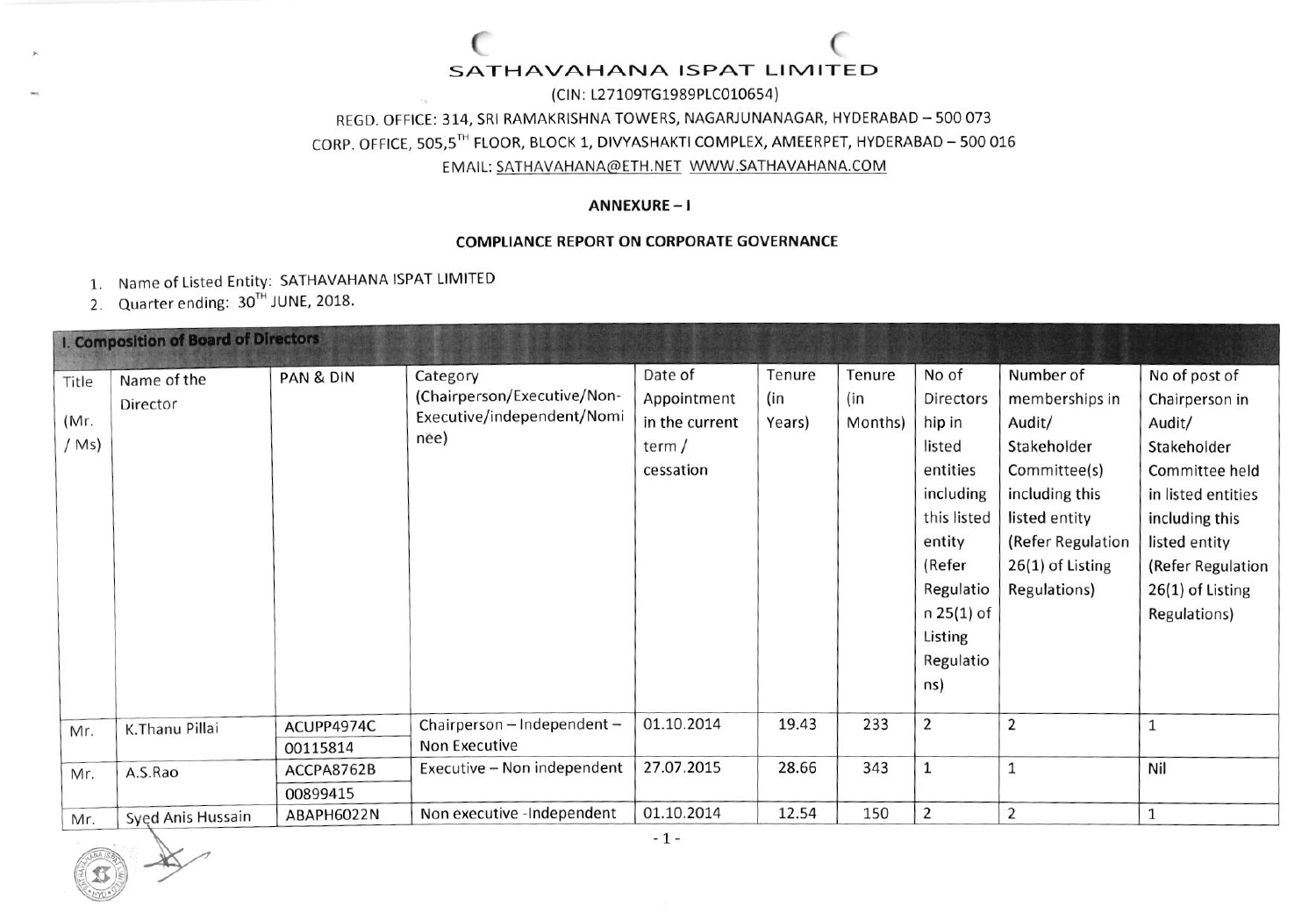



|                                             |                                       | 00115949   |                                                     |            |       |                             |                                             |       |            |  |
|---------------------------------------------|---------------------------------------|------------|-----------------------------------------------------|------------|-------|-----------------------------|---------------------------------------------|-------|------------|--|
| Mr.                                         | S.N.Rao                               | AEJPR8085D | Non executive -Independent                          | 01.10.2014 | 19.42 | 233                         | $\mathbf{1}$                                | 1     | <b>NIL</b> |  |
|                                             |                                       | 00116021   |                                                     |            |       |                             |                                             |       |            |  |
| Mr.                                         | A.Naresh Kumar                        | ACCPA8761C | Executive - Non independent                         | 01.06.2014 | 26.17 | 314                         | $\mathbf{1}$                                | $1\,$ | Nil        |  |
|                                             |                                       | 00112566   |                                                     |            |       |                             |                                             |       |            |  |
| Mr.                                         | Shailendra Dasari                     | AGEPD0469L | Executive-independent                               | 01.10.2015 | 2.74  | 32                          | $\mathbf{1}$                                | Nil   | Nil        |  |
|                                             |                                       | 07263439   |                                                     |            |       |                             |                                             |       |            |  |
|                                             | <b>II. Composition of Committees:</b> |            |                                                     |            |       |                             |                                             |       |            |  |
|                                             | Name of Committee                     |            | Name of Committee members                           |            |       |                             | Category (Chairperson/Executive/Non-        |       |            |  |
|                                             |                                       |            |                                                     |            |       |                             | Executive/independent/Nominee)              |       |            |  |
| 1. Audit Committee                          |                                       |            | K.Thanu Pillai                                      |            |       |                             | Independent -Non executive-(Chairman)       |       |            |  |
| 2. Nomination & Remuneration Committee      |                                       |            | Syed Anis Hussain                                   |            |       |                             | Independent - Non executive                 |       |            |  |
|                                             |                                       |            | S.N.Rao                                             |            |       |                             | Independent - Non executive                 |       |            |  |
|                                             |                                       |            | K.Thanu Pillai                                      |            |       |                             | Independent -Non executive-(Chairman)       |       |            |  |
|                                             |                                       |            | Syed Anis Hussain                                   |            |       |                             | Independent -Non executive                  |       |            |  |
|                                             |                                       |            | S.N.Rao                                             |            |       |                             | Independent -Non executive                  |       |            |  |
| 3. Risk Management Committee(if applicable) |                                       |            | Not applicable                                      |            |       |                             | Not applicable                              |       |            |  |
| 4. Stakeholders Relationship Committee'     |                                       |            | Syed Anis Hussain                                   |            |       |                             | Independent -Non executive-(Chairman)       |       |            |  |
|                                             |                                       |            | A.S.Rao                                             |            |       | Executive - Non independent |                                             |       |            |  |
|                                             |                                       |            | A.Naresh Kumar                                      |            |       |                             | Executive - Non independent                 |       |            |  |
|                                             | III. Meeting of Board of Directors :  |            |                                                     |            |       |                             |                                             |       |            |  |
| Date(s) of Meeting (if any) in the          |                                       |            | Date(s) of Meeting (if any) in the relevant quarter |            |       |                             | Maximum gap between any two consecutive (in |       |            |  |
| previous quarter                            |                                       |            |                                                     |            |       |                             | number of days)                             |       |            |  |

 $($ 

 $\left(\begin{matrix} 2 \\ 0 \end{matrix}\right)$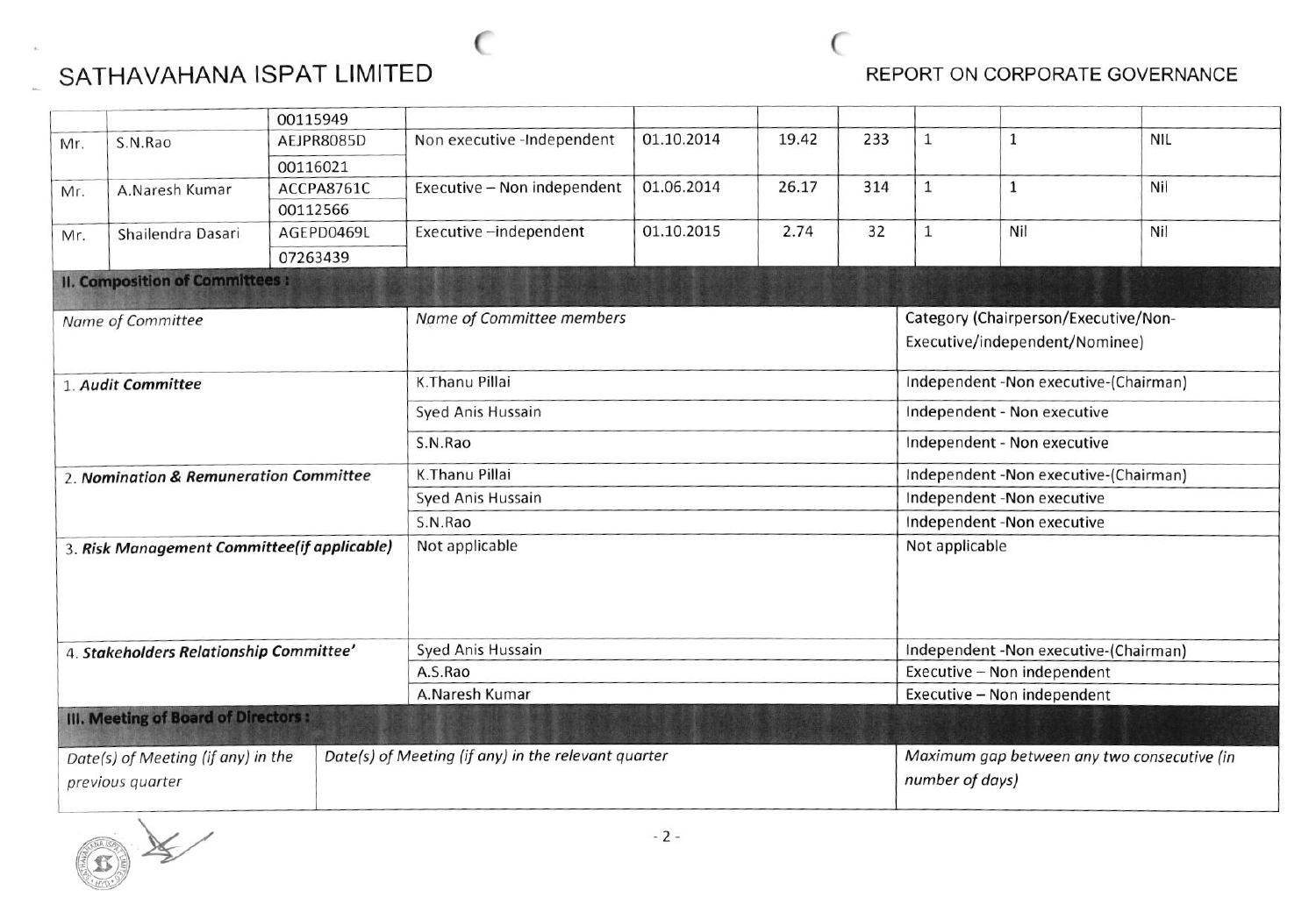# SATHAVAHANA ISPAT LIMITED

## REPORT ON CORPORATE GOVERNANCE

C

| 13.02.2018                                                        | 30.05.2018                                  | 105                                                               |                                                                          |
|-------------------------------------------------------------------|---------------------------------------------|-------------------------------------------------------------------|--------------------------------------------------------------------------|
| <b>IV. Meeting of Committees:</b>                                 |                                             |                                                                   |                                                                          |
| Date(s) of meeting of the<br>committee in the relevant<br>quarter | Whether requirement of Quorum met (details) | Date(s) of meeting of the<br>committee in the previous<br>quarter | Maximum gap between any two<br>consecutive meetings in number of<br>days |
| Audit Committee:                                                  |                                             |                                                                   |                                                                          |
| 30.05.2018                                                        | $\overline{2}$                              | 13.02.2018                                                        | 105                                                                      |
| Nomination & Remuneration Committee:                              |                                             |                                                                   |                                                                          |
| 30.05.2018                                                        | $\overline{2}$                              | 13.02.2018                                                        | 105                                                                      |
| <b>Stakeholders Relationship Committee:</b>                       |                                             |                                                                   |                                                                          |
| 09.04.2018                                                        | 3                                           | 01.01.2018                                                        | 9                                                                        |
| 17.04.2018                                                        | 3                                           | 08.01.2018                                                        |                                                                          |
| 02.05.2018                                                        | $\overline{3}$                              | 16.01.2018                                                        |                                                                          |
| 07.05.2018                                                        | 3                                           | 29.01.2018                                                        |                                                                          |
| 14.05.2018                                                        | $\mathfrak{Z}$                              | 05.02.2018                                                        |                                                                          |
| 25.05.2018                                                        | 3                                           | 15.02.2018                                                        |                                                                          |
| 06.06.2018                                                        | $\overline{3}$                              | 21.02.2018                                                        |                                                                          |
| 13.06.2018                                                        | $\overline{3}$                              | 27.02.2018                                                        |                                                                          |
| 25.06.2018                                                        | 3                                           | 05.03.2018                                                        |                                                                          |
|                                                                   | 3                                           | 12.03.2018                                                        |                                                                          |

 $\overline{\mathbf{X}}$